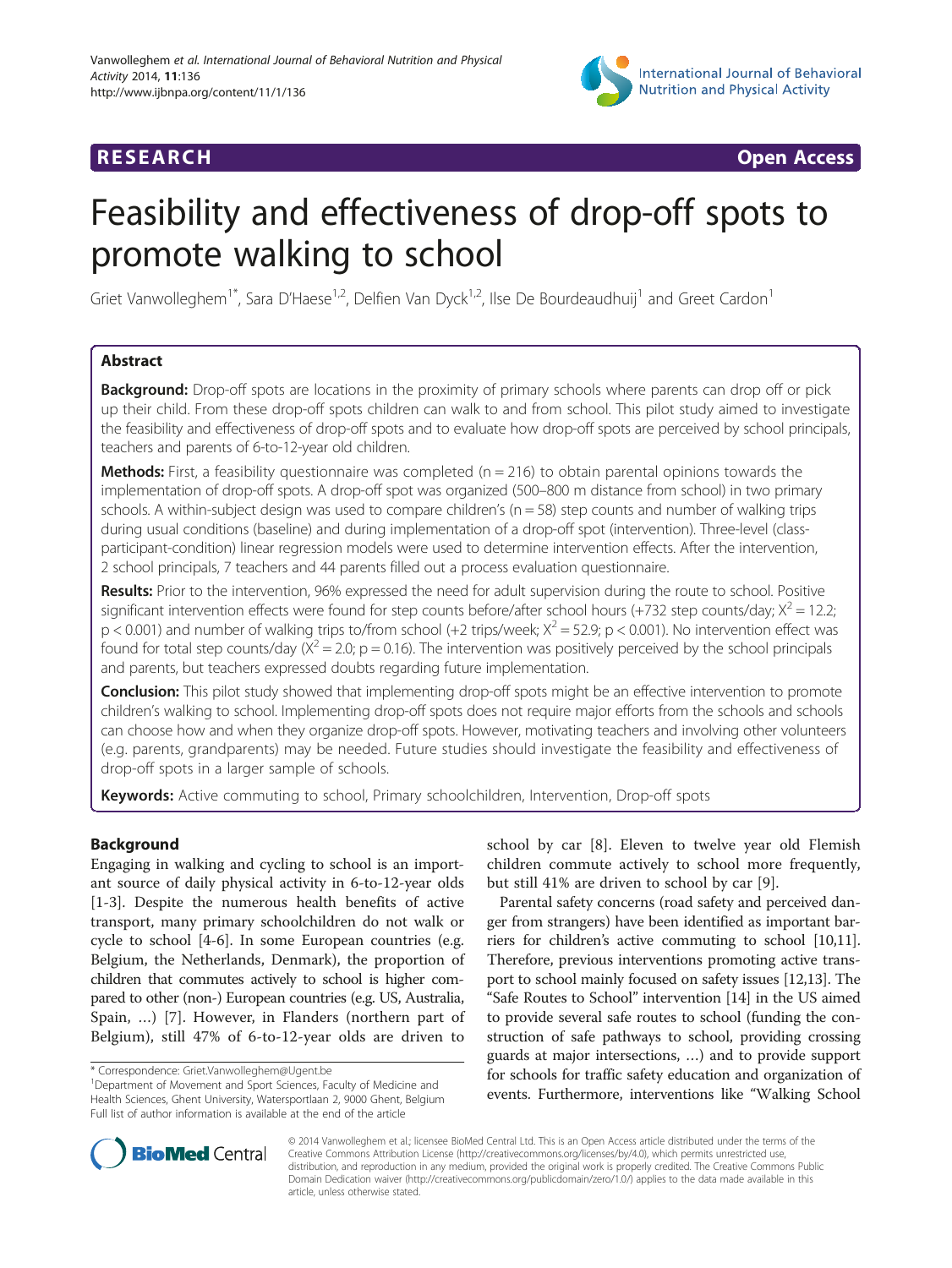Bus" [\[15-17\]](#page-9-0) and "Bicycle Train" [[18](#page-9-0)] provided adult supervision (by teachers, parents, …) during the active trip to school to deal with parents' safety concerns. These programs have a fixed route with designated "stops" and "pick up times" where children can join a supervised group to walk or cycle to school. In a systematic review of Chillón and colleagues [\[13\]](#page-9-0), all interventions promoting active transport reported an increase in the percentage of active transport to school (ranging from 3% to 64%). Additionally, 6 of the 14 interventions reported a small effect size (Cohen's d between 0.2 and 0.5) on active transport outcomes. Furthermore, Walking school bus interventions were effective in increasing walking to school (25%) among primary schoolchildren in the US and were positively evaluated [\[12,19](#page-9-0)]. Moreover, important benefits of walking school buses included strong social benefits, safety benefits and time-savings [[16](#page-9-0)]. Boarnet and colleagues [\[20](#page-9-0)] demonstrated that the "Safe Routes to School" program was effective when the project was along the child's usual route to school.

Besides parental safety concerns, the home-school distance has also been identified as an important predictor of children's active commuting to school [\[6,9,11,21\]](#page-9-0). The home-school distance is negatively associated with active commuting to school, but it must be acknowledged that the distances, found to be feasible for active commuting to school, differ between countries and between environments. A study conducted in Australia reported that 6 to-12-year olds are more likely to commute actively to school if the home-school distance is less than 800 meters [[22](#page-9-0)]. In older primary schoolchildren (11–12 years) in Flanders, D'Haese et al. [[9](#page-9-0)] reported criterion distances of 1.5 km for walking and 3 km for cycling to school. In the latter study, 53% of the passive commuters to school lived further from school than the feasible active commuting distance (3 km). When developing interventions promoting active commuting to school it is important to also include those children living further away from school.

As the home-school distance is not easily modifiable, previous interventions (Walking School Bus" [\[15-17](#page-9-0)], "Bicycle Train" [[18\]](#page-9-0)) focused mainly on children living within a feasible walking or cycling distance from school [[13\]](#page-9-0). In some previous walking school bus programs, children living further away could be dropped off by their parents along the route to join the walking school bus [[12\]](#page-9-0). However, having to match the timing of the drop-off of the child with the timing of the walking school bus can be an important barrier for parents.

Some studies indicated that drop-off spots may offer a solution to increase the daily walking in primary schoolchildren who are usually driven to school by their parents [[9,23\]](#page-9-0). A drop-off spot is a location within a feasible walking distance from the school where parents can

drop off or pick up their child before or after school hours. From this spot, children can walk to or from school independently or under supervision of teachers, parents or other volunteers. Drop-off spots may be an alternative for children who cannot actively commute to school due to the large home-school distance [\[9,23](#page-9-0)]. Additionally, in a drop-off spot intervention, safety issues can be taken into account in order to have children walking safely to school.

To our knowledge, no studies previously evaluated drop-off spots for the promotion of walking to school among primary schoolchildren. Before implementing drop-off spots, it is important to identify possible barriers, opportunities and practical concerns towards a drop-off spot intervention. Therefore, the first aim of this pilot study was to investigate the parental opinions concerning the feasibility of drop-off spots to promote walking to school among primary schoolchildren. When developing the intervention in collaboration with the schools (specifically developed for each school), those parental opinions were taken into account. A second aim of this study was to examine the effectiveness of drop-off spots on children's step counts and walking trips to and from school. A third aim was to study how the implemented drop-off spots were perceived by parents, teachers and school principals.

# Methods

# Participants and procedure

In Spring 2013, a convenience sample  $(n = 8)$  of primary schools in West-Flanders (northwestern part of Belgium) was contacted by phone until two primary schools agreed to participate (one located in a suburban area, 150–500 residents/km<sup>2</sup> (pupils:  $n = 85$ ), one located in an urban area, >500 residents/km<sup>2</sup> (pupils:  $n = 228$ )).

# Prior to the intervention: development and feasibility

Before the implementation of drop-off spots, two meetings with teachers and principals were organized in each school. The school staff was closely involved in developing the intervention to ensure that the intervention was tailored to the needs of each of the schools. During the first meeting, the protocol of the study was explained and the possibilities and barriers towards drop-off spots were discussed. In a second meeting, practical issues regarding the implementation of a drop-off spot were discussed and a specific proposal of the location, distance and organization of the drop-off spot was defined to propose to the parents. Based on the topics discussed during the school meetings, a feasibility questionnaire was developed to obtain parental opinions towards the implementation of drop-off spots. This questionnaire also included a school-specific proposal of the location of the drop-off spot. The feasibility questionnaires were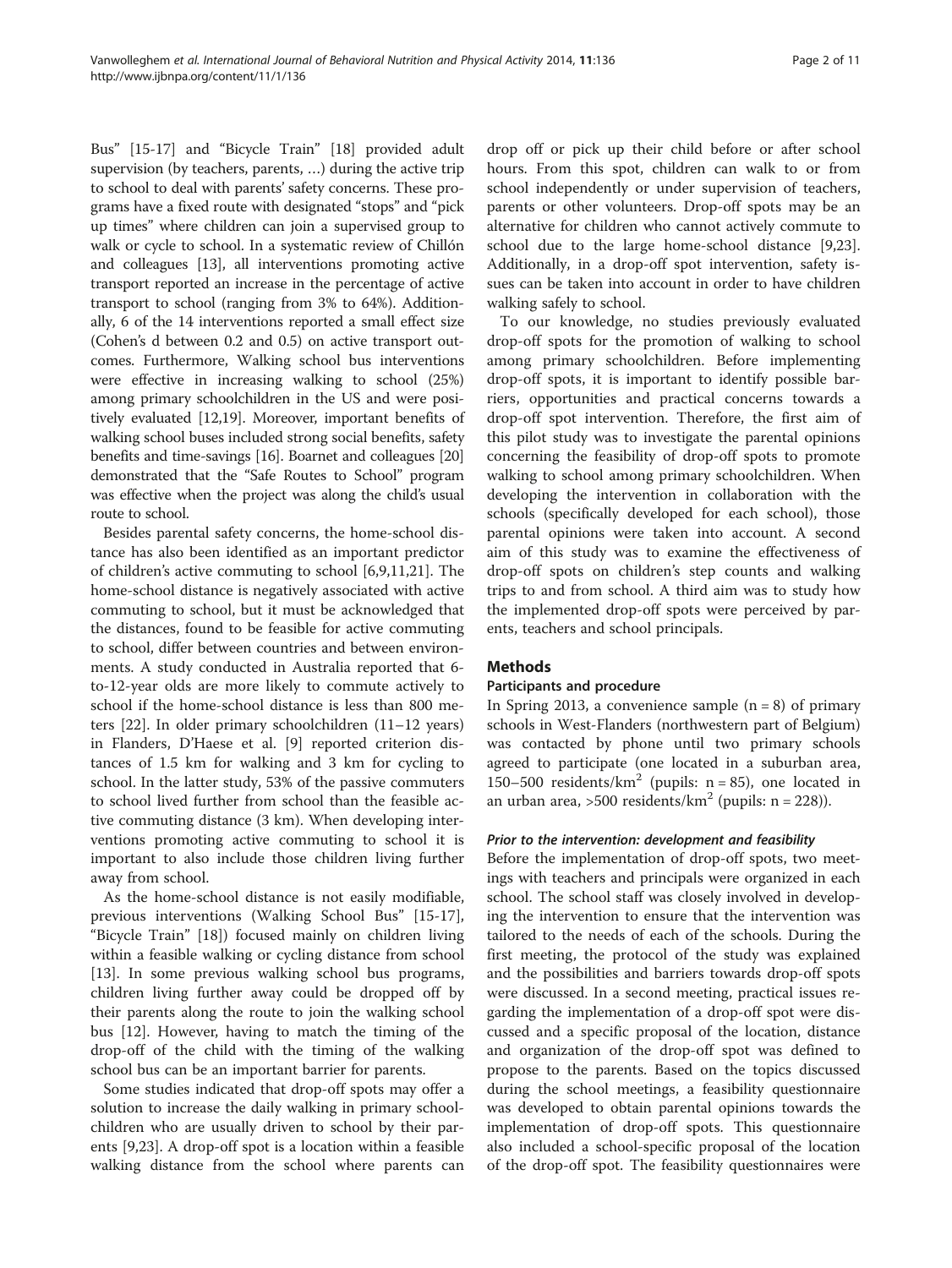given to all parents two weeks before baseline measurements and were distributed and collected through the schools. Parents of 313 primary schoolchildren (6–12 years) received a questionnaire. In total, 216 parents (69%) completed the feasibility questionnaire (suburban school (n = 56), urban school (n = 160)). Based on those parental opinions and needs from each school, the intervention (organizing a drop-off spot near each school) was developed.

#### Intervention

A within-subject design was used to study children's step counts and number of walking trips to and from school in usual conditions (baseline) and during the implementation of a drop-off spot (intervention). In each school, one drop-off spot was implemented during one school week. In total, 141 children (6–12 years) were eligible to participate in the intervention study. Children were eligible if they used passive transport to school at least once a week, indicated by the parents in an additional question in the feasibility questionnaire. Parental informed consent to wear a pedometer during baseline and intervention was obtained from 60 parents of the 141 eligible children (response rate 43%). Both measurement periods (baseline and intervention) lasted one school week (Monday until Friday). During both weeks, children wore a pedometer and parents filled out a diary (11–12 year old children completed the diary independently [[24](#page-10-0)]). There was a period of three to four weeks between baseline (April 2013) and intervention (May 2013). The weather conditions were similar in both measurement periods.

A teacher was present before the children arrived at the drop-off spot, waited for the children to arrive and walked together from the drop-off spot to school at an appointed time. Parents were asked to drop off their child during a specified time period. Parents were notified that after the appointed time, teacher supervision was no longer present. Besides the children who arrived by car, also children who already walked or cycled to school could stop at the drop-off spot and could walk together with the other children to school under supervision of a teacher. Children with a bike had to walk their bike. The organization of the drop-off spot was flexible and based on what each school indicated as feasible. Both schools organized the drop-off spot somewhat differently. In the suburban school, a drop-off spot was organized only before school hours. Parents could drop off their children between 8:15 and 8:25 AM. The dropoff spot was located in a residential area and parents could drop off their children in a cul-de-sac. In the urban school, children could use the drop-off spot before and after school hours. Before school hours, parents could drop off their children between 8:00 and 8:20 AM. Because of a high number of children from the urban school participated in the study, two departure times were organized to walk to school (a first group of children departed at 8:10 AM, the second at 8:20 AM). The urban school decided to organize the drop-off spot also after school hours because of the traffic congestion after school hours in the street of the school. Parents could pick up their child at the drop-off spot around 4:10 PM. In Belgium, primary schools run until 12:00 PM on Wednesdays. Because of practical limitations, the urban school decided not to organize the drop-off spot after school hours on Wednesday. The drop-off spot was located at a square along an approach road and was separated from the road. Prior to the intervention, a flyer with information was given in both schools to the children to hand to the parents. The information included the exact location of the drop-off spot and specific time periods when parents could drop off their children, the fact that a teacher would be present at the drop-off spot and would walk with the children to school. Parents were also informed that when they arrived later at the drop-off spot, teacher supervision was no longer present.

# After the intervention: perception of the intervention (process evaluation)

Within one week after the intervention, a questionnaire was given to the school principals, teachers and parents to collect data on how they perceived the intervention. Parents of 119 children were eligible to fill out the process evaluation questionnaire, including parents of all children wearing pedometers and parents of children not wearing pedometers but using the drop-off spot at least once a week. In total, both school principals, nine teachers (response rate 36%) and 44 parents of the 119 eligible children (response rate 37%) filled out the process evaluation questionnaire after the intervention. The present study was approved by the Ghent University Ethics Committee (EC UZG 2013/228).

#### Measurements

# Parental feasibility questionnaire

The first section of the questionnaire contained general questions about the child (age, sex) and the parents (educational level of parents) to obtain socio-demographic information. Educational level of the parents was used as a proxy measure of children's socio-economic status (SES). The educational level was asked for mothers and fathers separately and was based on four options: completed elementary school, completed secondary school, completed college or completed university. Children were identified as being of high SES when at least one parent reached a college or university level, or of low SES when both parents did not reach a college or university level. Secondly, parents were asked to report their child's mode of transport to school using a question matrix [[25](#page-10-0)]. In this matrix, parents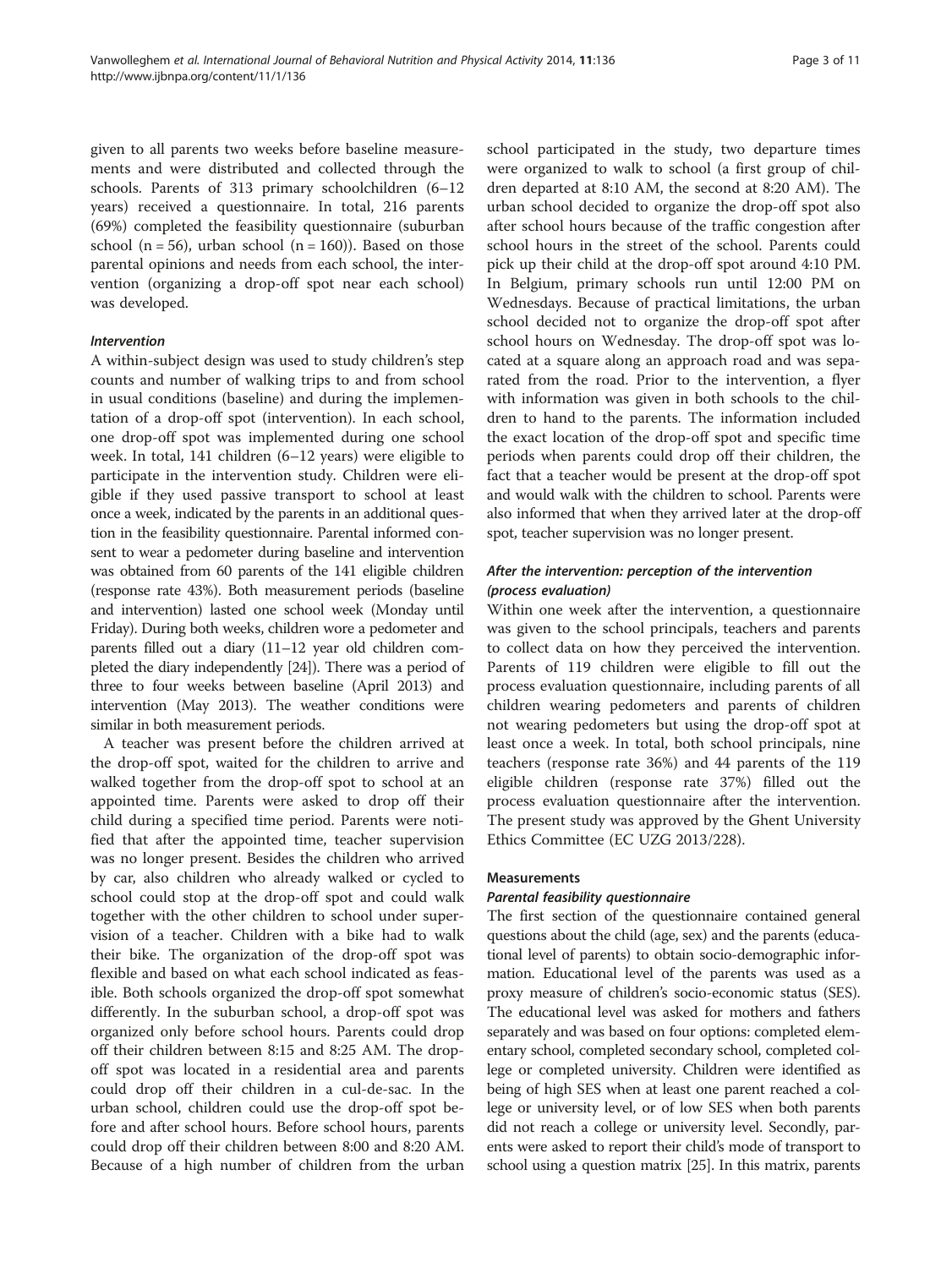filled out per season on how many days per week their child went to school using different transport modes ((1) walking, (2) cycling, (3) driven by car and (4) using public transport). In a third part, parental opinions towards the implementation of drop-off spots (feasibility) were assessed. This part consisted of 16 questions concerning general characteristics of drop-off spots (benefits, barriers, environment, use). The specific questions with the corresponding response options are outlined in Table [1](#page-4-0).

In a last part of the questionnaire, parental opinions towards a school-specific proposal of the organisation of the drop-off spot were asked.

#### Step counts and self-reported transport to school

Weekday step counts were objectively assessed during the baseline and intervention week using a pedometer (Omron Walking Style Pro). This pedometer has been validated to measure step counts in children [[26](#page-10-0)] and it provides an hourly summary of the steps taken. Children wore a pedometer during 5 consecutive school days (Monday until Friday), at baseline and during the intervention. Children were asked to wear the pedometer during waking hours and to remove the pedometer for aquatic activities (e.g. swimming, showering) and for activities that prohibit the pedometers (e.g. contact sports).

During the intervention week, the daily number of times using the drop-off spot had to be reported in a diary, adding the reason for possible non-use. At baseline and during the intervention, parents of the 6–10 year old children were asked to report their child's daily transport mode to school and the activities for which the pedometer was removed in the diary. The 11-to-12 year old children completed the diary independently. For every minute of reported moderate-to-vigorous physical activity for which the pedometer was removed, 150 steps were added to the daily number of step counts [\[27](#page-10-0)].

In total, 58 children had valid pedometer data at both baseline and intervention measurements (minimum 3 school days excluding Wednesdays) and were included in the analyses. Total step counts during the entire day and step counts before and after school hours (7:00 to 9:00 AM/4:00 PM to 5:00 PM) were calculated. On Fridays, step counts after school hours were calculated from 3:00 PM to 4:00 PM, as the primary schools end at 3:00 PM on Fridays. Walking trips to and from school were obtained through the diaries. A walking trip was identified when a child walked to or from school, also when combined with another transport mode. To calculate step counts before and after school hours and walking trips to and from school, only step counts before school hours and walking trips to school were included for children from the suburban school as the suburban school only organized a drop-off spot before school hours. Step counts before and after school hours and walking trips to and from school were included for children from the urban school, because the urban school organized a drop-off spot twice a day. Total step counts per day, step counts per day before and after school hours and weekly number of walking trips to and from school were used as main outcomes to study intervention effects.

# Questionnaire on perception of the intervention (process evaluation)

To obtain information on how the drop-off spots were perceived, school principals, teachers and parents filled out a questionnaire. This questionnaire consisted of specific questions for school principals, teachers and parents concerning the usefulness and benefits of the drop-off spot intervention, experienced opportunities and difficulties during the intervention and future possibilities for the intervention.

The specific questions of the questionnaire for school principals, teachers and parents with the corresponding response options are outlined in Table [2.](#page-5-0)

#### Data analysis

SPSS for Windows version 21 (SPSS Inc., Chicago, IL, USA) was used to describe the characteristics of the different samples. Descriptive statistics were used to describe the parental opinions towards the implementation of drop-off spots (feasibility) and the perception of the intervention by the school principals, teachers and parents. Additionally, chi square tests were conducted to test associations between parental opinions and the school (suburban and urban).

To determine intervention effects on total step counts/ day, step counts/day before and after school hours and number of walking trips to and from school/week, threelevel (class-participant-condition (i.e. baseline/intervention)) linear regression models with random intercept and fixed slope were conducted using MLwiN version 2.29. As only two primary schools were included, the clustering of participants within schools was not included as a level [[28](#page-10-0),[29](#page-10-0)]. All analyses were controlled for age (continuous), sex, SES and school. When examining total step counts/ day and step counts/day before and after school hours, analyses were controlled for pedometer wear time. Wednesdays were excluded from the analyses since no valid data were obtained at baseline and/or during the intervention (holiday, half day of school). The significance level was set at  $p < 0.05$ .

#### Results

#### Description of the samples

The characteristics of the different samples are shown in Table [3.](#page-6-0) Of the 216 children whose parents filled out the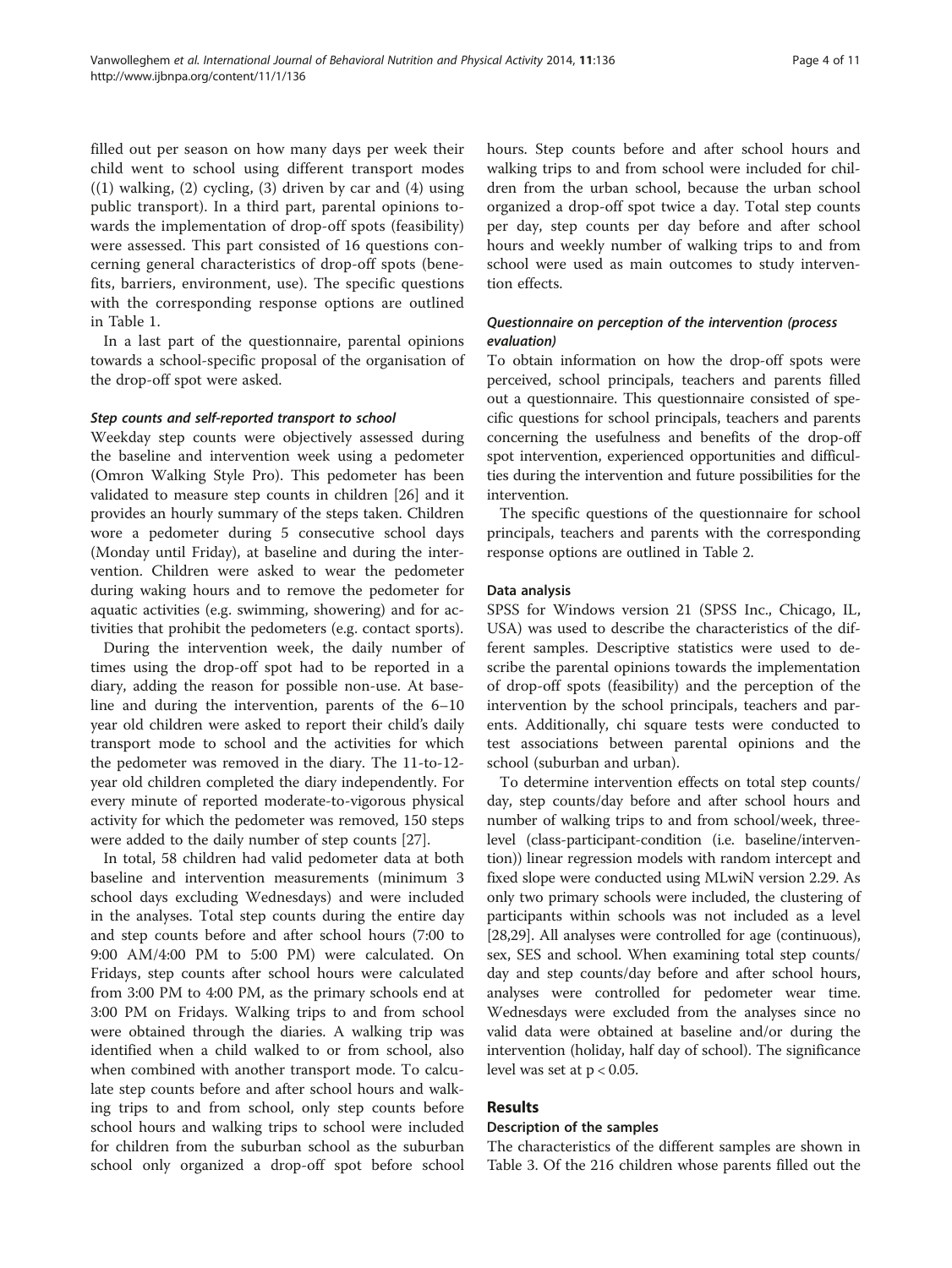# <span id="page-4-0"></span>Table 1 Parental feasibility towards implementation of drop-off spots

|                                                                                                             |                            | School                | Urban ( $n = 160$ ) |
|-------------------------------------------------------------------------------------------------------------|----------------------------|-----------------------|---------------------|
|                                                                                                             | All $(n = 216)$<br>% agree | Suburban ( $n = 56$ ) |                     |
|                                                                                                             |                            | % agree               | % agree             |
| Benefits <sup>1</sup>                                                                                       |                            |                       |                     |
| Implementing a drop-off spot will be beneficial to children's health                                        | 78.9                       | 80.0                  | 78.5                |
| Children will enjoy the intervention                                                                        | 57.5                       | 71.4 <sup>a</sup>     | 52.5                |
| Children will have more social contact because of the intervention                                          | 89.7                       | 92.7                  | 88.6                |
| I will save time when a drop-off spot will be implemented                                                   | 68.3                       | $45.5^{\circ}$        | 76.5                |
| Barriers <sup>2</sup>                                                                                       |                            |                       |                     |
| Weather                                                                                                     | 58.3                       | 64.3                  | 56.3                |
| Lack of time                                                                                                | 34.7                       | 19.6                  | 40.0                |
| Environment <sup>1</sup>                                                                                    |                            |                       |                     |
| Only a kiss and ride space should be available when implementing a drop-off spot                            | 75.4                       | 83.6                  | 72.4                |
| There should be green space in the surroundings of the drop-off spot                                        | 78.9                       | 75.9                  | 80.0                |
| There should be no busy road in the surrounding of the drop-off spot                                        | 91.9                       | 96.4                  | 90.4                |
| The drop-off spot should be separated from the road (not only on sidewalk just<br>next to the road)         | 95.2                       | 92.5                  | 96.1                |
| It is necessary that children do not have to cross over along the route from the<br>drop-off spot to school | 87.0                       | 90.7                  | 85.7                |
| The location of the drop-off spot should be on the route to parent's work                                   | 90.8                       | 83.0 <sup>a</sup>     | 93.5                |
| Use                                                                                                         |                            |                       |                     |
| Is adult supervision necessary when arriving at the drop-off spot?                                          |                            |                       |                     |
| Never                                                                                                       | 0.9                        | 0.0                   | 1.3                 |
| Sometimes                                                                                                   | 13.7                       | 14.3                  | 13.5                |
| Often                                                                                                       | 9.0                        | 8.9                   | 9.0                 |
| Always                                                                                                      | 76.4                       | 76.8                  | 76.3                |
| Is adult supervision necessary during the route to school?                                                  |                            |                       |                     |
| No.                                                                                                         | 4.2                        | 8.9                   | 2.6                 |
| Yes, for all children                                                                                       | 45.8                       | 42.9                  | 46.8                |
| Yes, but only for youngest children (6-9 years)                                                             | 50.0                       | 48.2                  | 50.6                |
| When (time of the day) would you use a drop-off spot?                                                       |                            |                       |                     |
| Never                                                                                                       | 6.2                        | 9.3                   | 5.1                 |
| Only before school                                                                                          | 15.2                       | 13.0                  | 16.0                |
| Only after school                                                                                           | 5.7                        | 5.6                   | 5.8                 |
| Before and after school                                                                                     | 72.9                       | 72.2                  | 73.1                |
| When (time of the year) would you use a drop-off spot?                                                      |                            |                       |                     |
| Never                                                                                                       | 35.0                       | $31.5^{\rm a}$        | 36.2                |
| Entire school year                                                                                          | 30.0                       | $24.1^a$              | 32.2                |
| Spring/Summer                                                                                               | 29.1                       | $42.6^{\circ}$        | 24.2                |
| Autumn/Winter                                                                                               | 5.9                        | 1.9 <sup>a</sup>      | $7.4\,$             |
|                                                                                                             |                            |                       |                     |

<sup>1</sup>scored on a 5-point Likert scale ranging from totally disagree to totally agree (% of response options 'rather agree + totally agree' shown in table).<br><sup>2</sup>scored ves/no.(% of response option 'ves' shown in table)

<sup>2</sup>scored yes/no (% of response option 'yes' shown in table).<br><sup>a</sup>significantly different from urban school.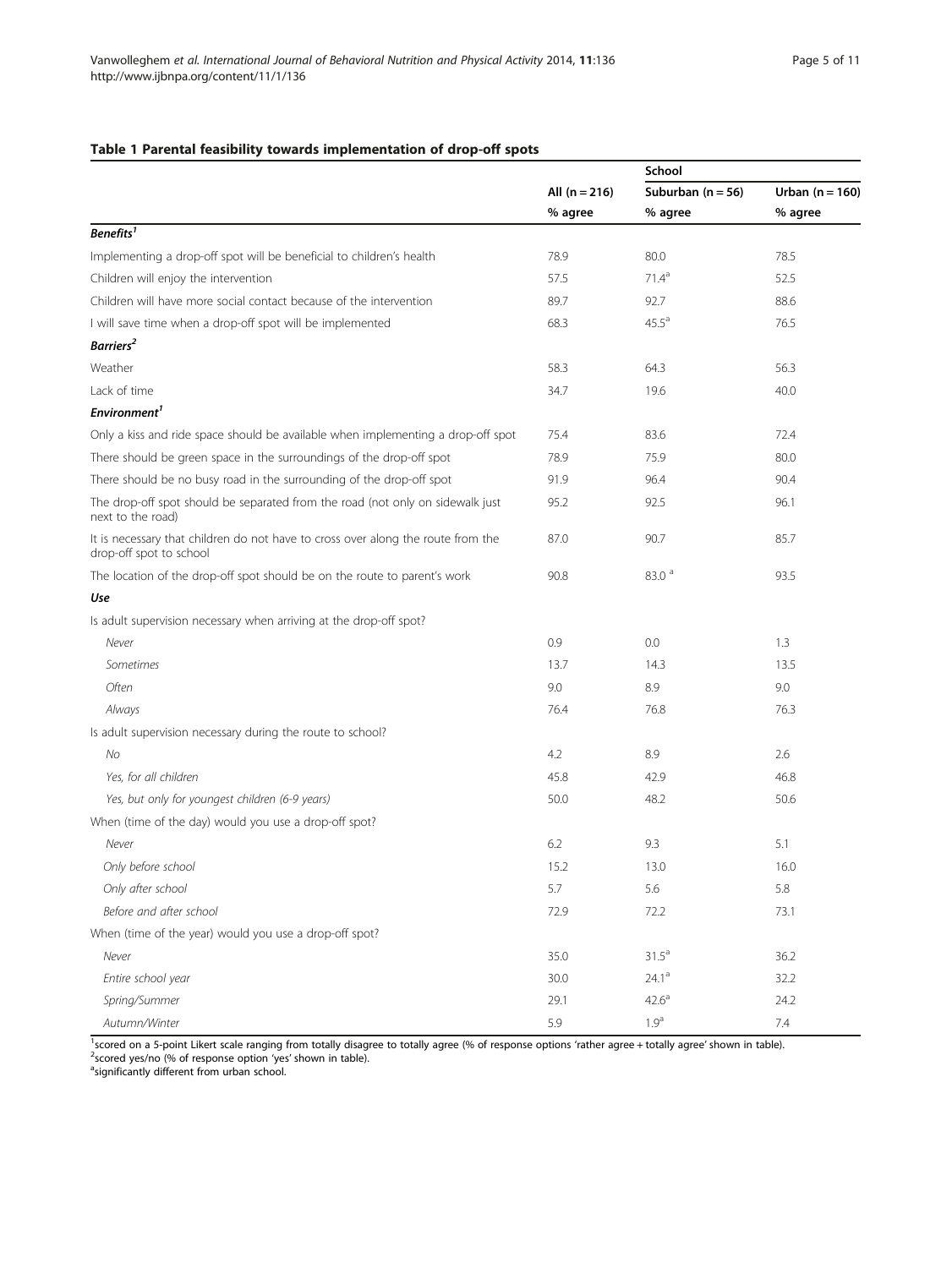# <span id="page-5-0"></span>Table 2 Perception of the intervention by the school principals, teachers and parents ( $n = 53$ )

|                                                                                                                    | School principals $(n = 2)$ | Teachers $(n = 7)$ | Parents $(n = 44)$ |
|--------------------------------------------------------------------------------------------------------------------|-----------------------------|--------------------|--------------------|
|                                                                                                                    | n agree                     | n agree            | $n$ $%$ ) agree    |
| Usefulness of intervention <sup>1</sup>                                                                            |                             |                    |                    |
| The intervention was well organized                                                                                |                             | 7                  | 35 (92.1)          |
| It is possible to use the intervention in the future                                                               | 2                           | 2                  | 31 (81.6)          |
| The school has to pay more attention to safety when organizing a drop-off spot<br>compared to the usual conditions | 2                           | 6                  |                    |
| Benefits <sup>1</sup>                                                                                              |                             |                    |                    |
| The intervention gives children, who are usually dropped off by car, the opportunity<br>to walk to school          | $\overline{1}$              | 6                  |                    |
| Children enjoyed the intervention                                                                                  | 1                           | 7                  | 31 (86.1)          |
| Children could have more social contact with others because of this intervention                                   | 1                           | 4                  | 23 (65.7)          |
| Difficulties during intervention <sup>2</sup>                                                                      |                             |                    |                    |
| Busy traffic on the way to the drop-off spot                                                                       |                             |                    | 2(6.8)             |
| The time when the drop-off spot was organized did not fit                                                          |                             |                    | 9(20.5)            |
| Resistance teachers                                                                                                | 0                           |                    |                    |
| Resistance parents                                                                                                 |                             |                    |                    |
| Resistance children                                                                                                | 0                           | 0                  |                    |
| Organizational limitations (e.g. willingness volunteers)                                                           | 0                           | 2                  |                    |
| School environment (e.g. busy traffic in the surrounding of the school environment)                                | $\mathbf{0}$                | 2                  |                    |
| The intervention requires an additional load for the teachers                                                      |                             | 2                  |                    |
| Opportunities for intervention                                                                                     |                             |                    |                    |
| How often would you continue to use this intervention?                                                             |                             |                    |                    |
| Never                                                                                                              | 1                           | 3                  | 3(7.0)             |
| 1-2 times per week                                                                                                 | $\Omega$                    | 3                  | 11(25.6)           |
| 3–4 times per week                                                                                                 | 0                           | 0                  | 9(20.9)            |
| Every day                                                                                                          |                             |                    | 20 (46.5)          |
| When (time of the day) would you continue to use this intervention?                                                |                             |                    |                    |
| Never                                                                                                              | 0                           | 0                  | 2(4.7)             |
| Only before school                                                                                                 | 1                           | 4                  | 19 (44.2)          |
| Only after school                                                                                                  | 0                           | 0                  | 8(18.6)            |
| Before and after school                                                                                            | 1                           | 3                  | 14 (32.6)          |
| When (time of the year) would you continue to use this intervention?                                               |                             |                    |                    |
| Never                                                                                                              | 0                           | 0                  | 2(4.7)             |
| Only during theme-related periods at school                                                                        | $\mathbf 0$                 | 3                  | $\mathbf 0$        |
| Entire school year                                                                                                 |                             | 3                  | 20 (46.5)          |
| Spring/Summer                                                                                                      | 1                           |                    | 21 (48.8)          |
| Autumn/Winter                                                                                                      | 0                           | $\mathbf{0}$       | $\mathbf 0$        |
| For which target group can this intervention be used in the future?                                                |                             |                    |                    |
| Nobody                                                                                                             | 0                           | $\mathbf{0}$       | 2(4.7)             |
| Only for oldest children (10-12 years)                                                                             | 0                           | $\mathbf{0}$       | 3(7.0)             |
| All ages                                                                                                           | 2                           | 7                  | 38 (88.3)          |
| Is adult supervision necessary during the route to school in the future?                                           |                             |                    |                    |
| No                                                                                                                 |                             |                    | 1(2.4)             |
| Yes, for all children                                                                                              |                             |                    | 11(26.2)           |
| Yes, only for the youngest children (6-9 years)                                                                    |                             |                    | 30 (71.4)          |

<sup>1</sup>scored on a 5-point Likert scale ranging from totally disagree to totally agree (% of response options 'rather agree + totally agree' shown in table).<br><sup>2</sup>scored yes/no (% of response option 'yes' shown in table).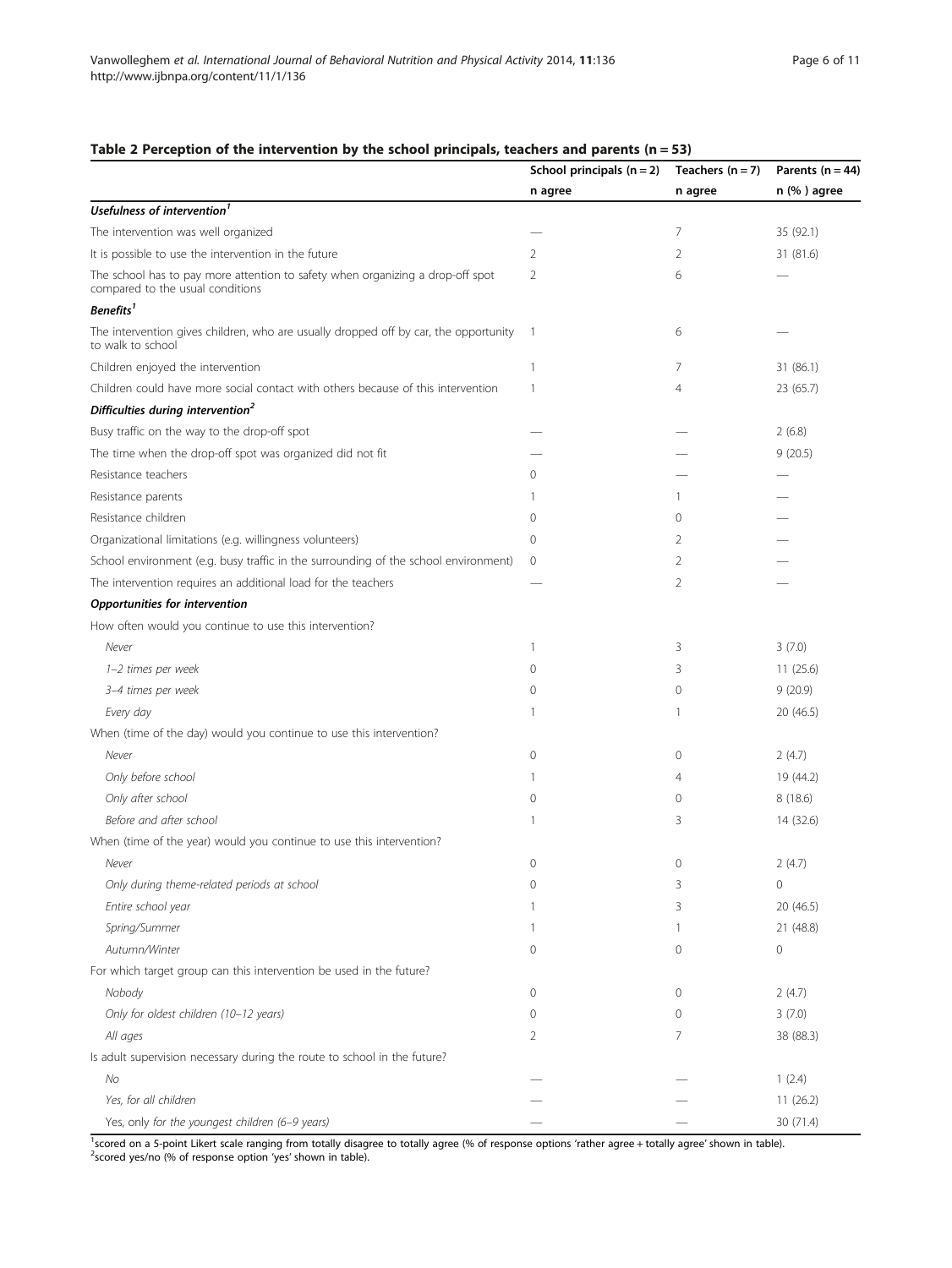<span id="page-6-0"></span>

| Table 3 Descriptive characteristics of the samples |  |  |
|----------------------------------------------------|--|--|
|----------------------------------------------------|--|--|

|                                 | Parental feasibility<br>sample $(n = 216)$ | Intervention<br>sample $(n = 58)$ |
|---------------------------------|--------------------------------------------|-----------------------------------|
| Age (years) (Mean $\pm$ SD)     | $9.6 + 1.7$                                | $9.6 + 1.7$                       |
| Sex (n, %)                      |                                            |                                   |
| Boys                            | 104 (48.1)                                 | 22 (37.9)                         |
| Girls                           | 112 (51.9)                                 | 36(62.1)                          |
| School (n, %)                   |                                            |                                   |
| Suburban                        | 56 (25.9)                                  | 29 (50.0)                         |
| Urban                           | 160 (74.1)                                 | 29 (50.0)                         |
| SES (n, %)                      |                                            |                                   |
| Tow                             | 114 (53.0)                                 | 30 (51.7)                         |
| High                            | 101(47.0)                                  | 28 (48.3)                         |
| Transport mode to school (n, %) |                                            |                                   |
| Walking                         | 59 (27.4)                                  | 4(7.0)                            |
| Cycling                         | 25(11.6)                                   | 2(3.5)                            |
| Driven by car                   | 104 (48.4)                                 | 40 (70.2)                         |
| Public transport                | 27 (12.6)                                  | 11 (19.3)                         |

parental questionnaire before the intervention, 48.1%  $(n = 104)$  were boys. Twenty-five percent went to the suburban school (n = 56), the other  $74.1\%$  (n = 160) to the urban school. Mean age was  $9.6 \pm 1.7$  years. In total, 11.6% of the children  $(n = 25)$  mostly cycled to school, 27.4% (n = 59) mostly walked to school, 48.4% (n = 104) were mostly dropped off by car and  $12.6\%$  (n = 27) mostly used public transport as travel mode.

In total, 58 children had valid pedometer data at baseline and during the intervention week. This sample consisted of 22 boys (37.9%) and 36 girls (62.1%). In total, 51.7% (n = 30) had a low SES. Mean age was  $9.7 \pm$ 1.6 years. The demographic characteristics (age, sex, SES) of the subsample of children with valid pedometer data  $(n = 58)$  were comparable with those of the sample of children who dropped out  $(n = 83)$  (no consent for participation, no valid pedometer data), except that the proportion of children going to an urban school was higher for the drop out sample. In the suburban school, 56% ( $n = 14$ ) of the children used the drop-off spot every day before school hours during the intervention. In the urban school,  $15.4\%$  (n = 4) used the drop-off spot every day only before school hours,  $11.5\%$  (n = 3) only after schools hours and 7.7%  $(n = 2)$  before and after school hours. Of all children,  $26.5\%$  (n = 13) never used the drop-off spot  $(12.0\% \text{ (n = 3)} \text{ in the suburban school};$ 38.5% ( $n = 10$ ) in the urban school).

#### Parental feasibility

Parental opinions  $(n = 216)$  concerning the feasibility of drop-off spots prior to the intervention are presented in Table [1.](#page-4-0) Of all parents, 89.7% agreed that there would be

more social contact between children and 68.3% agreed that they would save time when a drop-off spot would be organized. Indicated barriers for using a drop-off spot were lack of time (34.7%) and weather conditions (58.3%). Of all parents, 76.4% agreed that providing adult supervision at the drop-off spot is needed and 95.8% expressed the need for adult supervision during the route to school. Of those 95.8%, 50.0% agreed that adult supervision was only needed for the youngest children (6–9 years). Regarding the environment of a drop-off spot, the majority of all parents (75.4%) agreed that only a kiss and ride zone should be provided instead of parking space. Additionally, 95.2% of all parents agreed that the drop-off spot should be separated from the road and not on the sidewalk just next to the road. About 90.8% of all parents agreed that the drop-off spot should be on the route to their work. Parental concerns regarding supervision and location of the drop-off spot were included in the development of the intervention.

# Intervention effects

Intervention effects on total step counts per day, step counts per day before and after school hours and weekly number of walking trips to and from school are described in Table 4. Positive significant intervention effects were found for step counts per day before and after school hours (+732 step counts/day;  $X^2 = 12.2$ ; p < 0.001) and number of walking trips to and from school (+2 trips/ week;  $X^2 = 52.9$ ; p < 0.001). No significant intervention effect was found for total step counts per day  $(X^2 = 2.0; p = 0.16)$ .

#### Perception of the intervention (process evaluation)

Descriptive information of the questionnaire on how school principals  $(n = 2)$ , teachers  $(n = 9)$  and parents  $(n = 44)$  perceived the intervention is shown in Table [2.](#page-5-0)

All teachers  $(n = 9)$  and 35 parents (92.1%) agreed that the drop-off spot was well organized. Both school principals and the majority of the parents  $(n = 31; 81.6%)$ 

Table 4 Intervention effects on children's step counts and number of walking trips to and from  $^1$  school (n = 58)

|                 | Mean total<br>step counts<br>per day (SD) <sup>a</sup> | Mean step counts<br>per day before<br>and after <sup>1</sup> school<br>hours (SD) <sup>a</sup> | Mean walking<br>trips per week.<br>to and from <sup>1</sup><br>school (SD) <sup>b</sup> |  |
|-----------------|--------------------------------------------------------|------------------------------------------------------------------------------------------------|-----------------------------------------------------------------------------------------|--|
| <b>Baseline</b> | 12168 (3269)                                           | 1711 (961)                                                                                     | 1(2)                                                                                    |  |
| Intervention    | 11261 (3252)                                           | 2443 (1074)                                                                                    | 3(2)                                                                                    |  |
| $x^2$           | 20                                                     | $12.2***$                                                                                      |                                                                                         |  |

 $\sqrt{***p}$  < 0.001; SD = standard deviation.

<sup>a</sup>analyses were controlled for: sex, age, socio-economic status, school and pedometer wear time.

b<br>analyses were controlled for: sex, age, socio-economic status and school. <sup>1</sup>not for children from the suburban school (suburban school only organized drop-off spot before school hours).

+excluding Wednesday.

 $X^2$  = chi square.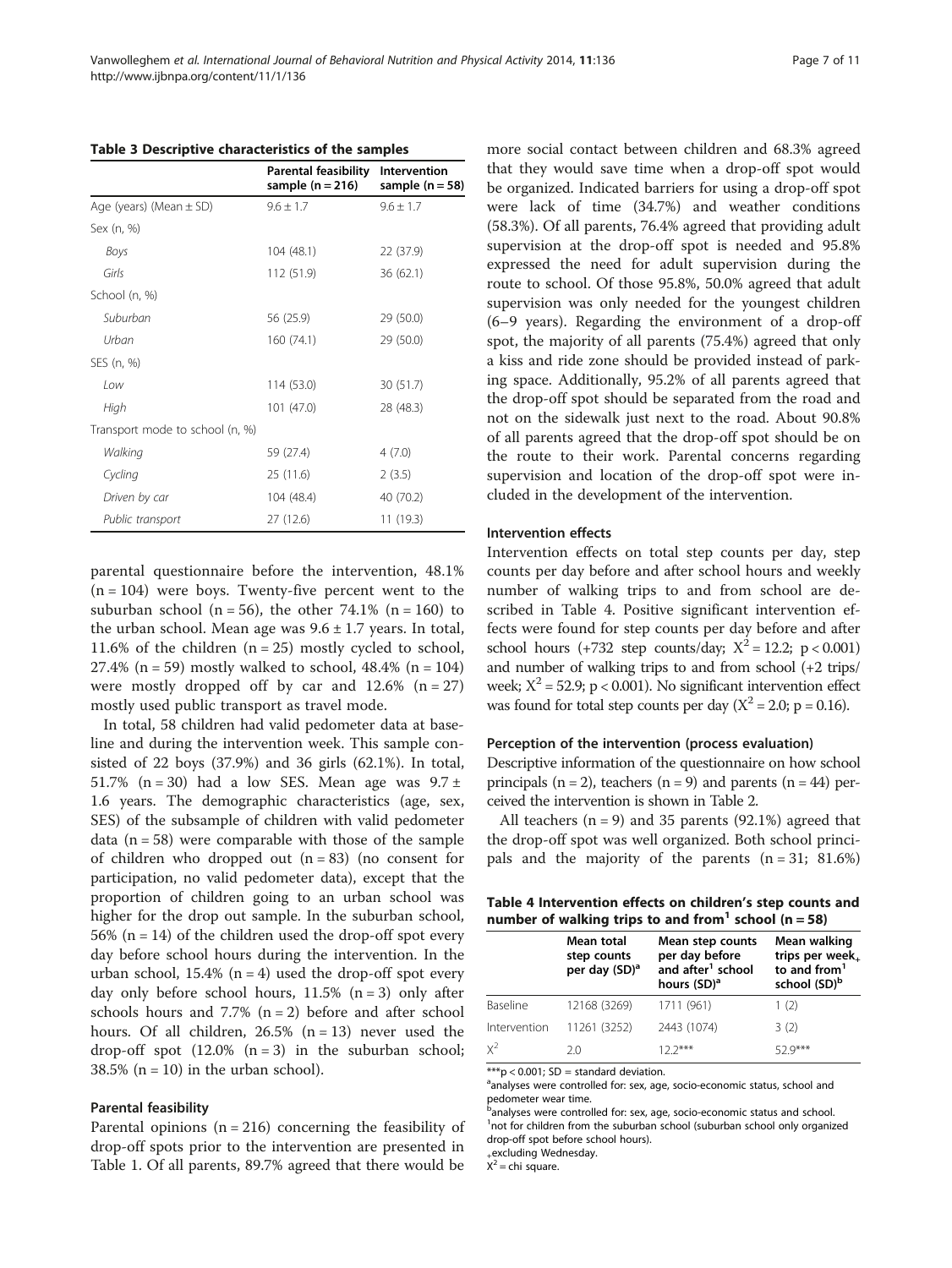agreed that drop-off spots could be used in the future, while only two teachers agreed. Concerning opportunities and future possibilities for the intervention, both school principals, seven teachers and 38 parents (88.7%) agreed to organize drop-off spots for all ages. Most parents ( $n = 30$ ; 71.4%) agreed that adult supervision during the route to school is only needed for the youngest children (6–9 years). Additionally, 20 parents (46.5%) suggested organizing drop-off spots every day. Most teachers were not willing to organize drop-off spots  $(n = 3)$  or suggested to organize drop-off spots only one or two times per week  $(n = 3)$ . One school principal, four teachers and 19 parents (44.2%) agreed to organize drop-off spots only before school hours. The other principal would organize drop-off spots before and after school hours. Three teachers preferred to organize drop-off spots only during theme-related periods at school (e.g. the week of active mobility), one school principal and three teachers agreed to organize drop-off spots during the entire school year. However, one school principal and 21 parents (48.8%) prefer this only in spring or summer.

During the intervention, two teachers reported organizational limitations (e.g. willingness of volunteers to supervise) and two teachers reported that the environment in the surroundings of the drop-off spot was a limitation to organize a drop-off spot (e.g. busy traffic and traffic congestions). Moreover, two teachers expressed that the intervention was an additional load for teachers. Only two parents reported busy traffic on the way to the dropoff spot (6.8%) and nine parents (20.5%) reported the time period(s) of the organized drop-off spot as an experienced difficulty.

# **Discussion**

The present study provided evidence that implementing drop-off spots is feasible, effective and is positively perceived by school principals and parents to promote children's walking to school. However, teachers expressed doubts regarding future implementation.

Prior to the intervention, both schools mainly indicated organizational issues (e.g. time, location,…) regarding the implementation of drop-off spots, while parents were mainly concerned about safety issues. A requirement for parents to make use of the drop-off spot was the provision of adult supervision at the drop-off spot and during the walk to school. This was not surprising as previous studies investigating determinants of active commuting to school identified parental safety concerns (road safety and perceived danger from strangers) as main barriers for children's active commuting to school [\[10,11](#page-9-0)].

Overall, we found that implementing drop-off spots in the proximity of primary schools was feasible, but that attention is required to several factors to enhance parental and teacher involvement and to ensure safety. These

factors were comparable with the feasibility issues in walking school bus programs (e.g. willingness of volunteers, supervision, social benefits, time-savings) [\[12,19](#page-9-0)]. It is important to develop the intervention in close consultation with the schools, but some aspects of the intervention can be generalized across schools. Based on our findings, some general recommendations could be made to organize drop-off spots in the future. First, providing adult supervision is necessary in young children, but to stimulate children's independent mobility [\[2](#page-9-0)[,30\]](#page-10-0), older primary schoolchildren (11–12 years) can walk independently to school. Secondly, the drop-off spot should be situated nearby approach roads as the majority of the parents indicated that they would use the drop-off spot if it is located on the route to their work. Third, the majority of the parents agreed that only a kiss and ride zone should be provided to drop off the children. Consequently, a drop-off spot does not necessarily have to be organized at a location with parking space, however, a zone which allows "kiss and ride" should be selected. This makes it easier for parents to drop off their children. With attention to safety, it is recommended that the drop-off spots are separated from the road (and not located on the sidewalk just next to the road). Cul-de-sacs, squares and playgrounds can be suitable locations. At these locations, children can play before they walk to school, which is beneficial for their daily physical activity levels. The feasibility study provided school-specific information to organize the drop-offs. Because a different approach is required for every school, it is important to check school and parental opinions before implementing drop-off spots and to take those school-specific opinions into account when developing the intervention.

Small but positive significant intervention effects were found for parameters regarding walking to school (steps before and after school hours; number of walking trips to and from school), demonstrating that drop-off spots are effective to promote walking to school among primary schoolchildren. The positive significant effects demonstrated that children who cannot commute actively to school (e.g. due to large home-school distance), can commute actively to school if drop-off spots are implemented in the proximity of the school. An explanation for the small effects could be the fact that the drop-off spots were not far enough from the school to induce large effects. Previous walking school bus programs reported higher increases of children's walking [\[12](#page-9-0)[,31\]](#page-10-0). However, in those programs larger distances were traveled (ranging from 0.5 km to 2.5 km) when children walked to school. Furthermore, D'Haese et al. [\[9](#page-9-0)] reported criterion distances for Flemish 11-to-12-year olds of 1.5 km for walking to school. Nevertheless, the drop-off spots in the present study were located at less than 800 m from the school in order to reach young children as well. Additionally, the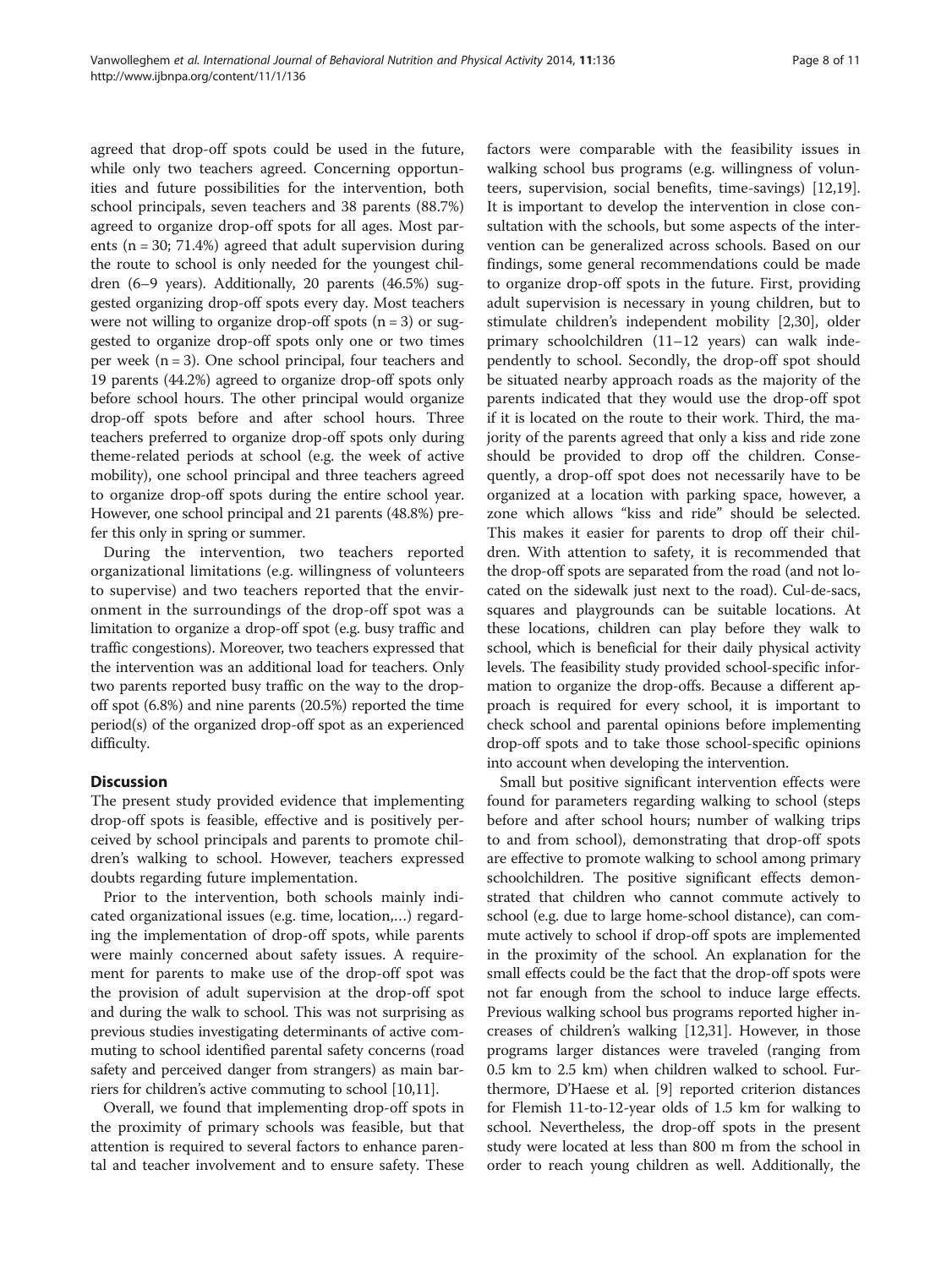location of the drop-off spot and the distance from school were chosen in cooperation with the schools and both schools did not find it feasible to increase the distance (>800 m from the school). So, increasing the distance from the drop-off spot to school may be desirable from a health promotion perspective, however, the feasibility of more distant drop-off spots remains to be demonstrated. Another explanation for the small effects could be that the days when children did not use the drop-off spots were also included in the analyses. Subsequently, the findings showed that children did not use the drop-off spot on a daily basis during the intervention week. Moreover, the intervention period lasted only one school week. Parents and children could not make a habit of their behavior. When the intervention could be implemented over a longer period and parents and children would use the drop-off spot more frequently (e.g. twice on a daily basis), effects may be larger. It is important to mention that the intervention effects were reported for a group of mainly low SES children (51.7%). It has been demonstrated that children with lower educated parents are at increased risk of negative health behaviors and outcomes [[32](#page-10-0)] and that low SES parents are less likely to be reached and to participate in health promotion programs [[33](#page-10-0)]. Consequently this intervention could be a promising strategy to promote walking in this at-risk group.

Additionally, we found that the intervention did not contribute to children's total daily step counts. Possibly, the distance from the drop-off spots to the school was not large enough to contribute significantly to children's daily step counts. Another explanation for this finding could be that children engaged in compensation behavior during the intervention. Children may have been less active during the rest of the day (e.g. less active playing during recess before the school starts) as they already walked before or after school hours due to the implementation of drop-off spots [\[34](#page-10-0)]. Moreover, children might have engaged in less after-school sports activities during the intervention period compared to the baseline measurements. In June (during the intervention period), community-based sports sessions in Flanders (for ball sports, gymnastics, dance,…) end (summer pause). Conversely, the baseline measurements (end April 2013 early May 2013) occurred before the sports seasons ended. This could partly explain the absence of an intervention effect on children's daily step counts.

After the intervention, parents again reported the need to provide adult supervision during the route to school for the younger children. In general, the intervention was positively perceived by both school principals and parents. Nevertheless, the teachers expressed doubts regarding future implementation. Also the low response rate of the teachers (9 of 25 teachers filled out the questionnaire on how the intervention was perceived) demonstrates that teachers possibly experienced the intervention as an additional workload. Therefore, a possible solution could be to involve other volunteers (e.g. parents, grandparents, …) to organize and supervise the drop-off spots. This has been demonstrated to be a feasible strategy in previous walking school bus programs [[12,16](#page-9-0)]. It is also of interest to note that for the organization of drop-off spots, less supervising adults are needed compared to walking school bus programs (e.g. multiple supervised routes to school), which can increase feasibility. Furthermore, our findings show that it is important to motivate teachers in order for them to be willing to include this task in their job responsibilities. However, when implementing more drop-off spots, extra volunteers and motivated teachers are needed.

Overall, the intervention aimed to increase walking to school focusing on those children living further away from school and who are usually driven to school by their parents. A major advantage of the intervention is its flexibility, as every school can implement drop-off spots that are specifically tailored to the school's needs. When developing the intervention, the needs of the different schools and the parental opinions were taken into account, in order to create a real-life and most appropriate intervention for every school. Nevertheless, small adaptations to the intervention regarding organization (e.g. volunteers, distance) are desirable, depending on the school and its environmental context. Additionally, the intervention is free of cost and requires no large efforts from the school and the parents. Furthermore, implementing drop-off spots can be useful as part of a larger intervention to promote active transport to school in primary schools: drop-off spots can be easily implemented and commuting actively to school can become a daily habit. By implementing drop-off spots into a larger intervention (e.g. Walking School Bus, Safe Routes to School), also children not living within a feasible distance from school are reached.

The present study has some important limitations. First, it was a pilot study aiming to examine the feasibility and effectiveness of drop-off spots before implementing it into a larger-scale study. Therefore, the study involved only two schools with a small sample size, which limits power and generalizability. Also selection bias (self-selection of schools and participants; e.g. participation of most motivated parents) and the specific environment around the included schools limit generalizability. Secondly, the intervention period was rather short and no long-term effects were studied. Further research should focus on the long-term feasibility and effects of this intervention in a wider variety of primary schools. Third, the self-selection of parents to use the intervention or not could have influenced the results. In the current study, parents were free to decide whether they used the intervention or not, in contrast to other interventions at school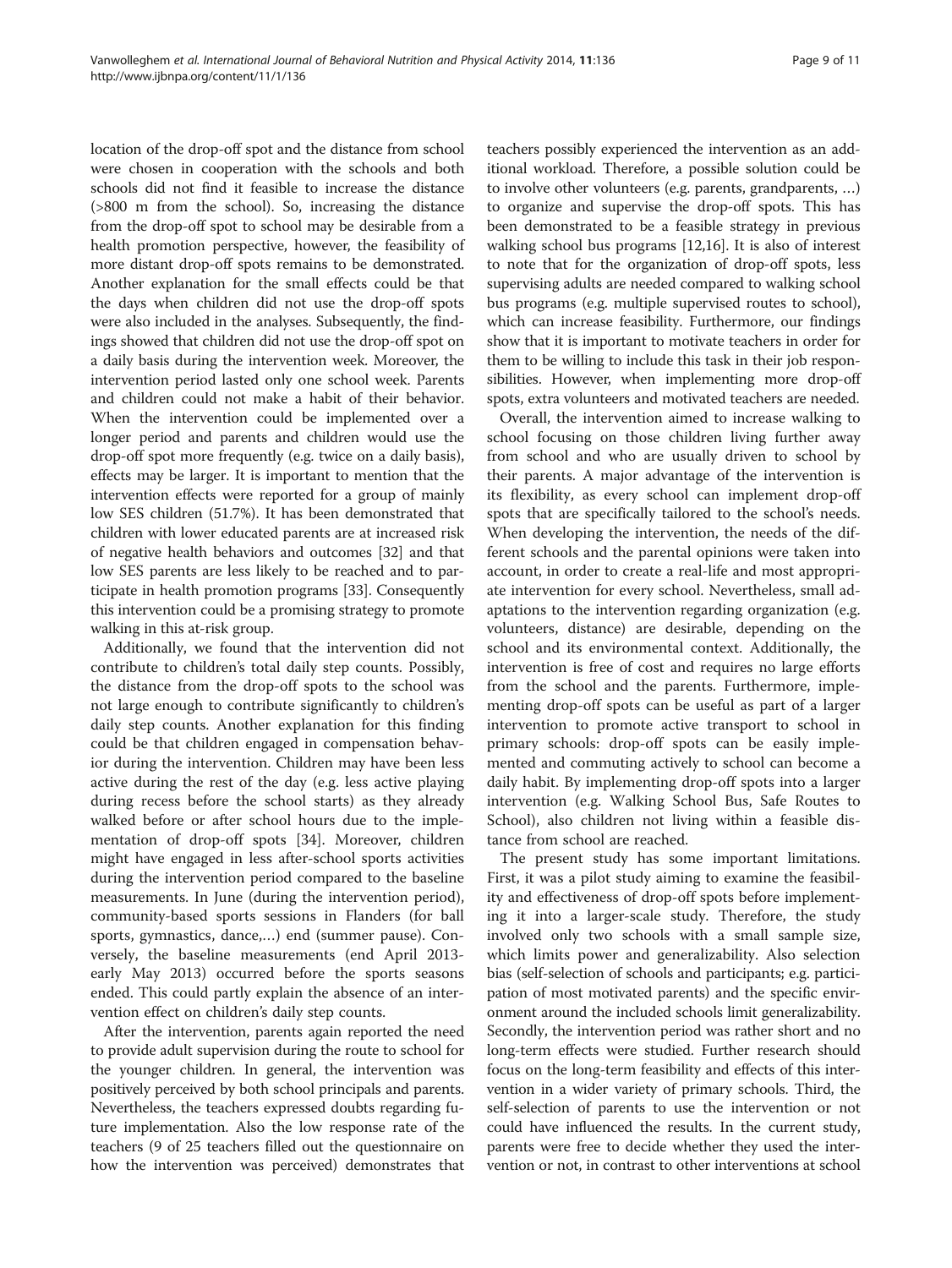<span id="page-9-0"></span>where children do not have the choice to participate (e.g. playground interventions). Fourth, other influences on travel behavior (e.g. home location, household composition) might have influenced the results. However, it is assumed that these influences were limited since a within-subject design was used to determine the intervention effects. This study has important strengths. To our knowledge, this is the first study that implemented drop-off spots to increase children's walking to school, specifically for those children who cannot commute actively to school because of a large home-school distance. Additionally, this is the first study that investigated both the feasibility and effectiveness of the implemented dropoff spots, and added information on how the intervention was perceived by the school and the parents. Other strengths of this study were the within-subject design, which induces high external validity, and the relatively high proportion of low SES children involved in the study. Furthermore, the use of the Omron Walking Style Pro allowed to assess steps during the entire school day and steps before and after school hours.

#### Conclusions

The present pilot study showed that implementing dropoff spots might be a promising strategy to increase children's walking to and from school and might provide an alternative for primary schoolchildren who cannot commute actively to school because of a large home-school distance. Implementing drop-off spots does not require major efforts from the schools and schools can choose how and when they organize and implement drop-off spots. Because teachers were less convinced and expressed doubts regarding future implementation, motivating teachers and involving other volunteers in the intervention may be desirable. Implementing drop-off spots may be useful as part of a larger intervention to promote active transport to school in primary schools.

#### Abbreviations

km: Kilometer; m: Meter; SES: Socio-economic status.

#### Competing interests

The authors declare they have no competing interests.

#### Authors' contributions

GV conducted the statistical analyses and drafted the manuscript. GV designed the data collection protocol and coordinated the data collection. GC, IDB, DVD and SDH participated in the interpretation of the data, helped to draft the manuscript and revised the manuscript for important intellectual content. All authors read and approved the final manuscript.

#### Acknowledgements

This research was supported by the Life line campaign of the Research Foundation – Flanders (FWO) FWO B10823/02/03. DVD and SDH are supported by Research Foundation Flanders (FWO).

#### Author details

<sup>1</sup>Department of Movement and Sport Sciences, Faculty of Medicine and Health Sciences, Ghent University, Watersportlaan 2, 9000 Ghent, Belgium.

<sup>2</sup>Research Foundation Flanders (FWO), Egmontstraat 5, 1000 Brussels Belgium.

#### Received: 13 June 2014 Accepted: 17 October 2014 Published online: 28 October 2014

#### References

- 1. Merom D, Tudor-Locke C, Bauman A, Rissel C: Active commuting to school among NSW primary school children: implications for public health. Health Place 2006, 12:678–687.
- 2. Davison KK, Werder JL, Lawson CT: Children's active commuting to school: current knowledge and future direction. Prev Chronic Dis 2008, 5:1–11.
- 3. Southward EF, Page AS, Wheeler WW, Cooper AR: Contribution of the school journey to daily physical activity in children aged 11–12 years. Am J Prev Med 2012, 43:201–204.
- 4. Salmon J, Timperio A, Cleland V, Venn A: Trends in children's physical activity and weight status in high and low socioeconomic status areas in Melbourne, Victoria:1985–2001. Aust NZJ Public Health 2005, 29:337–342.
- 5. Van der Ploeg HP, Merom D, Corpuz G, Bauman AE: Trends in Australian children traveling to school 1971–2003: burning petrol or carbohydrates? Prev Med 2008, 46:60–62.
- 6. Carver A, Timperio A, Crawford D: Parental chauffeurs: what drives their transport choice? J Transp Geogr 2013, 26:72-77.
- 7. Bassett DR, Pucher J, Buehler R, Thompson DL, Crouter SE: Walking, cycling, and obesity rates in Europe, North America, and Australia. J Phys Act Health 2008, 5:795–814.
- 8. Onderzoek verplaatsingsgedrag Vlaanderen: RAPPORT OVG VLAANDEREN 3 (sept 2007 - sept 2008). [[http://www.mobielvlaanderen.be/ovg/ovg03.php?a =](http://www.mobielvlaanderen.be/ovg/ovg03.php?a=19&nav=10) [19&nav = 10\]](http://www.mobielvlaanderen.be/ovg/ovg03.php?a=19&nav=10)
- 9. D'Haese S, De Meester F, De Bourdeaudhuij I, Deforche B, Cardon G: Criterion distances and environmental correlates of active commuting to school in children. Int J Behav Nutr Phys Act 2011, 8:88.
- 10. Carver A, Timperio A, Crawford D: Playing it safe: the influence of neighbourhood safety on children's physical activity—A review. Health Place 2008, 14:217–227.
- 11. Panter JR, Jones AP, van Sluijs EMF: Environmental determinants of active travel in youth: a review and framework for future research. Int J Behav Nutr Phys Act 2008, 5:34.
- 12. Mendoza JA, Levinger DD, Johnston BD: Pilot evaluation of a walking school bus program in a low-income, urban community. BMC Public Health 2009, 9:122.
- 13. Chillón P, Evenson KR, Vaughn A, Ward DS: A systematic review of interventions for promoting active transportation to school. Int J Behav Nutr Phys Act 2011, 8:10.
- 14. Safe Routes to School: Report of the National Safe Routes to School Task Force. In [[http://www.saferoutesinfo.org\]](http://www.saferoutesinfo.org)
- 15. Engwicht D: Reclaiming Our Cities and Towns: Better Living With Less Traffic Philadelphia. New Society Publishers; 1993. [http://www.worldcat.org/title/](http://www.worldcat.org/title/reclaiming-our-cities-and-towns-better-living-with-less-traffic/oclc/29203308) [reclaiming-our-cities-and-towns-better-living-with-less-traffic/oclc/29203308.](http://www.worldcat.org/title/reclaiming-our-cities-and-towns-better-living-with-less-traffic/oclc/29203308)
- 16. Kingham S, Ussher S: An assessment of the benefits of the walking school bus in Christchurch, New Zealand. Transp Res A 2007, 41:502–510.
- 17. Walking School Bus. In [\[http://www.walkingschoolbus.org](http://www.walkingschoolbus.org)] 18. Bicycle train. In [[http://guide.saferoutesinfo.org/walking\\_school\\_bus/](http://guide.saferoutesinfo.org/walking_school_bus/bicycle_trains.cfm)
- [bicycle\\_trains.cfm](http://guide.saferoutesinfo.org/walking_school_bus/bicycle_trains.cfm)] 19. Kong AS, Sussman AL, Negrete S, Patterson N, Mittleman R, Hough R:
- Implementation of a walking school bus:lessons learned. J Sch Health 2009, 79:319–325.
- 20. Boarnet MG, Anderson CL, Day K, McMillan T, Alfonzo M: Evaluation of the California Safe Routes to School legislation: urban form changes and children's active transportation to school. Am J Prev Med 2005, 28(2S2):134–140.
- 21. Wong B, Faulkner G, Buliung R: GIS measured environmental correlates of active school transport: a systematic review of 14 studies. Int J Behav Nutr Phys Act 2011, 8:39.
- 22. Timperio A, Ball K, Salmon J, Roberts R, Giles-Corti B, Simmons D, Bauer LA, Crawford D: Personal, family, social, and environmental correlates of active commuting to school. Am J Prev Med 2006, 30:45–51.
- 23. Eyler AA, Brownson RC, Doescher MP, Evenson KR, Fesperman CE, Litt JS, Pluto D, Steinman LE, Terpstra JL, Troped PJ, Schmid TL: Policies related to active transport to and from school: a multisite case study. Health Educ Res 2008, 23:963–975.